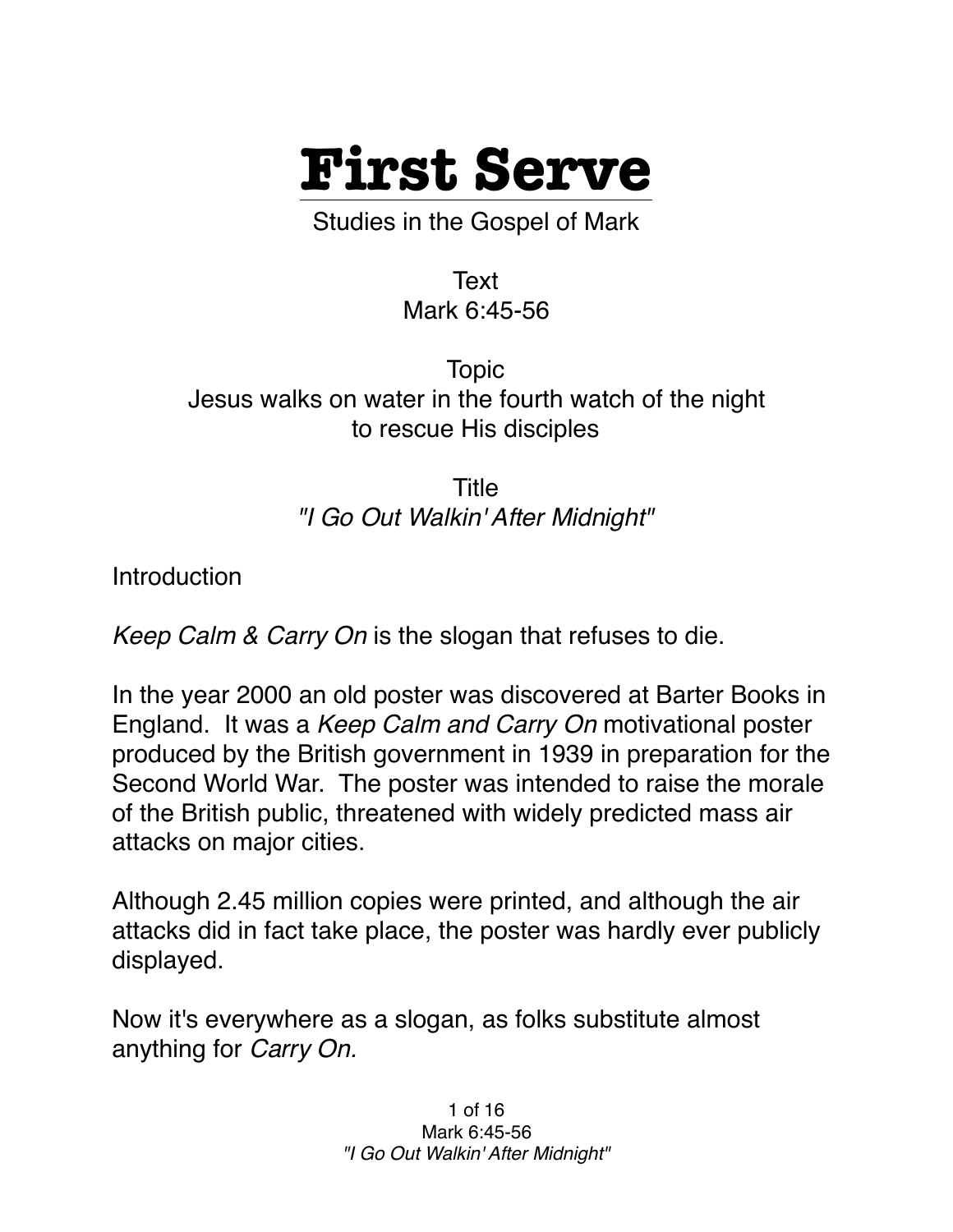There are so many variations I won't give you examples, or we'd be here all day. It's likely someone near you is wearing a *Keep Calm* t-shirt.

I'm pretty sure Jesus wasn't wearing a *Keep Calm & Carry On* tshirt, but it would have been appropriate for His walk on water to come to the aid of His disciples struggling in the storm.

Mark's account, undoubtedly given to him by eye-witness passenger Peter, stresses how absolutely freaked-out the disciples were. He says of them, "they were greatly amazed in themselves beyond measure, and marveled" (6:51).

This wasn't a good kind of marveling, because you immediately read, in the very next verse, "for they had not understood about the loaves, because their heart was hardened" (6:52).

Am I sure that my heart isn't hardened? Do I understand about the loaves - and other spiritual things? Those are great questions to ask and answer.

I'll organize my thoughts around two other questions: #1 Has What You've Learned About Jesus Penetrated Your Heart?, and #2 Does What You've Learned About Jesus Preside Over Your Heart?

#1 Has What You've Learned About Jesus Penetrated Your Heart? (v45-52)

It should stun you to hear said of the disciples, "their heart was hardened<sup>"</sup>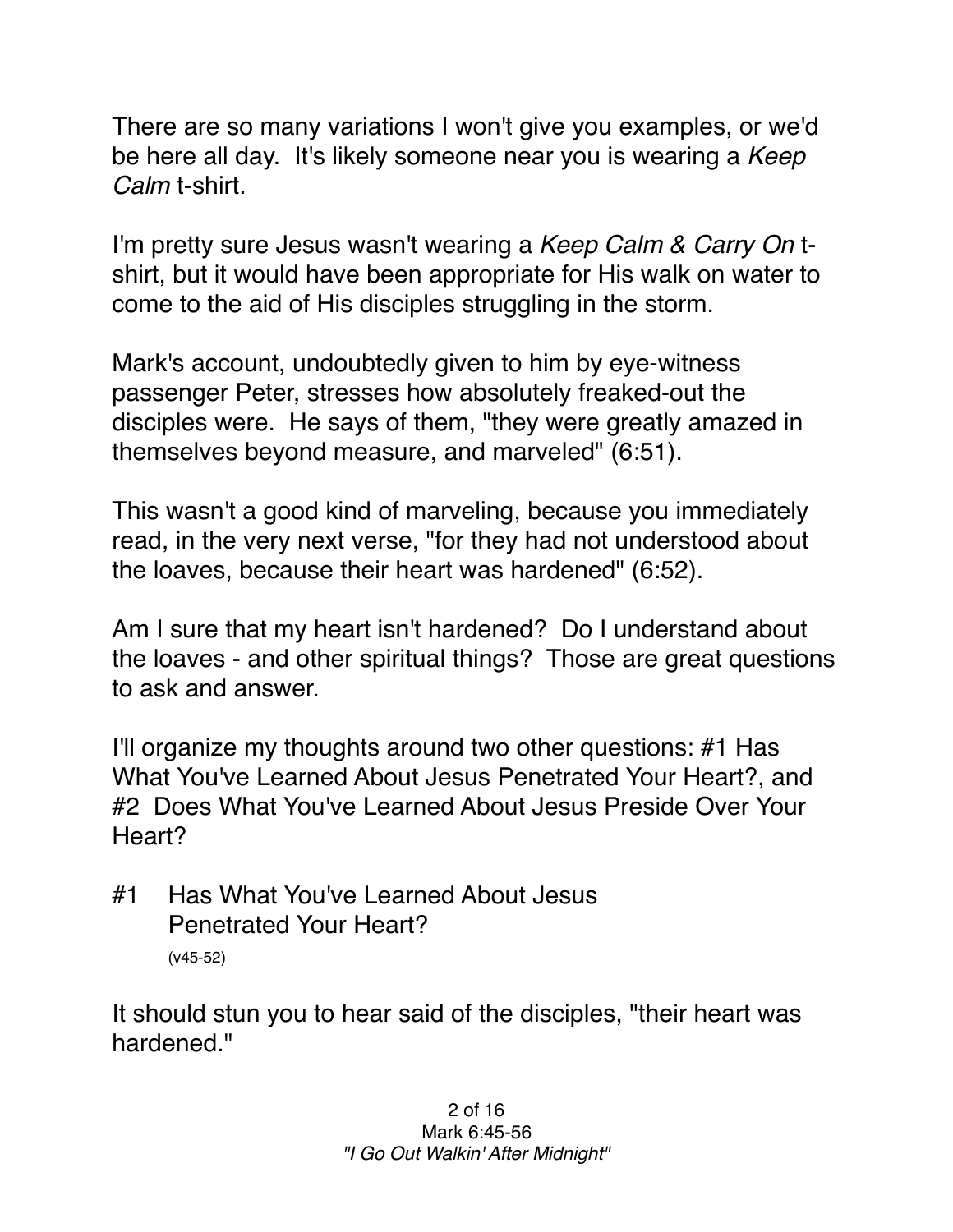They had been with the Lord for quite some time, and had witnessed many miraculous things. They had, themselves, been empowered to perform miracles. Yet their hearts were somehow hardened.

Keep that in mind as we work through the verses, because, if *their* hearts were hardened, then so can *ours* be.

Mar 6:45 Immediately He made His disciples get into the boat and go before Him to the other side, to Bethsaida, while He sent the multitude away.

The other Gospels that record the aftermath of the feeding of the five thousand tell us that the people wanted to make Jesus their king, right there and then.

Instead, Jesus "made His disciples" leave, by boat; and He dismissed the crowd.

Shouldn't He ride this wave of popularity and establish Himself as a bonafide leader?

No. There was too much work yet to be done - mostly in His disciples. In just a few hours they would be screaming like little girls, thinking Jesus was a phantom. They were nowhere near ready to co-reign the kingdom of Heaven on the earth.

Neither were the people ready to be His subjects. They were there for physical and material prosperity - not to repent and receive spiritual wholeness from Jesus.

Besides that, the leaders of Israel would reject Jesus, leading to the postponement of the Kingdom of Heaven on earth.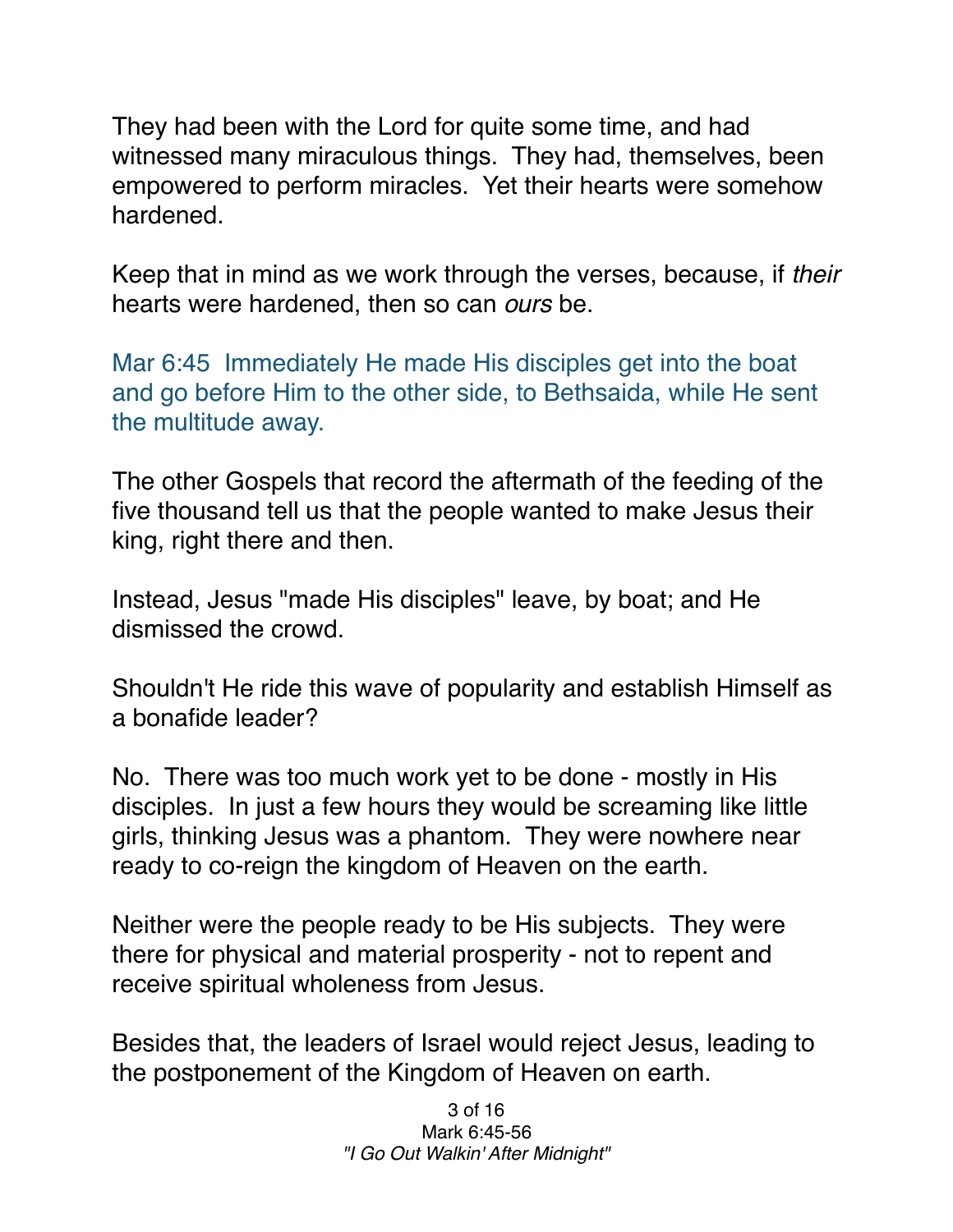Mar 6:46 And when He had sent them away, He departed to the mountain to pray.

Jesus had an incredible spiritual work ethic, if we can call it that. This chapter started with Him taking His disciples on a retreat to get some R&R. They'd been working so hard that they could not even find time to eat. But when they got to the retreat center, a deserted place, a huge crowd had gathered. Jesus and the twelve apostles personally ministered to their needs, culminating with bringing each person a meal.

More exhausted than when this all began, *Jesus thought the best refreshment would come from all-night spent awake talking to His Father in Heaven.*

We can't be sure exactly which "mountain" it was, but it involved some sort of ascent. He had to climb, contributing even more to His exhaustion.

If Jesus' work ethic seems extreme, we could take a look at the apostle Paul, and see the same fervor to serve.

If it's rest you think you need, and time away from serving God's people, you might consider spending it in prayer.

Mar 6:47 Now when evening came, the boat was in the middle of the sea; and He was alone on the land.

This reads like a movie script, giving the actors their cues just before the director calls, "Action!" Besides Jesus on the mountain, and the disciples on the sea, we would say that the devil enters the scene, kicking up a violent windstorm to oppose the progress of the boat, and to threaten the lives of the twelve.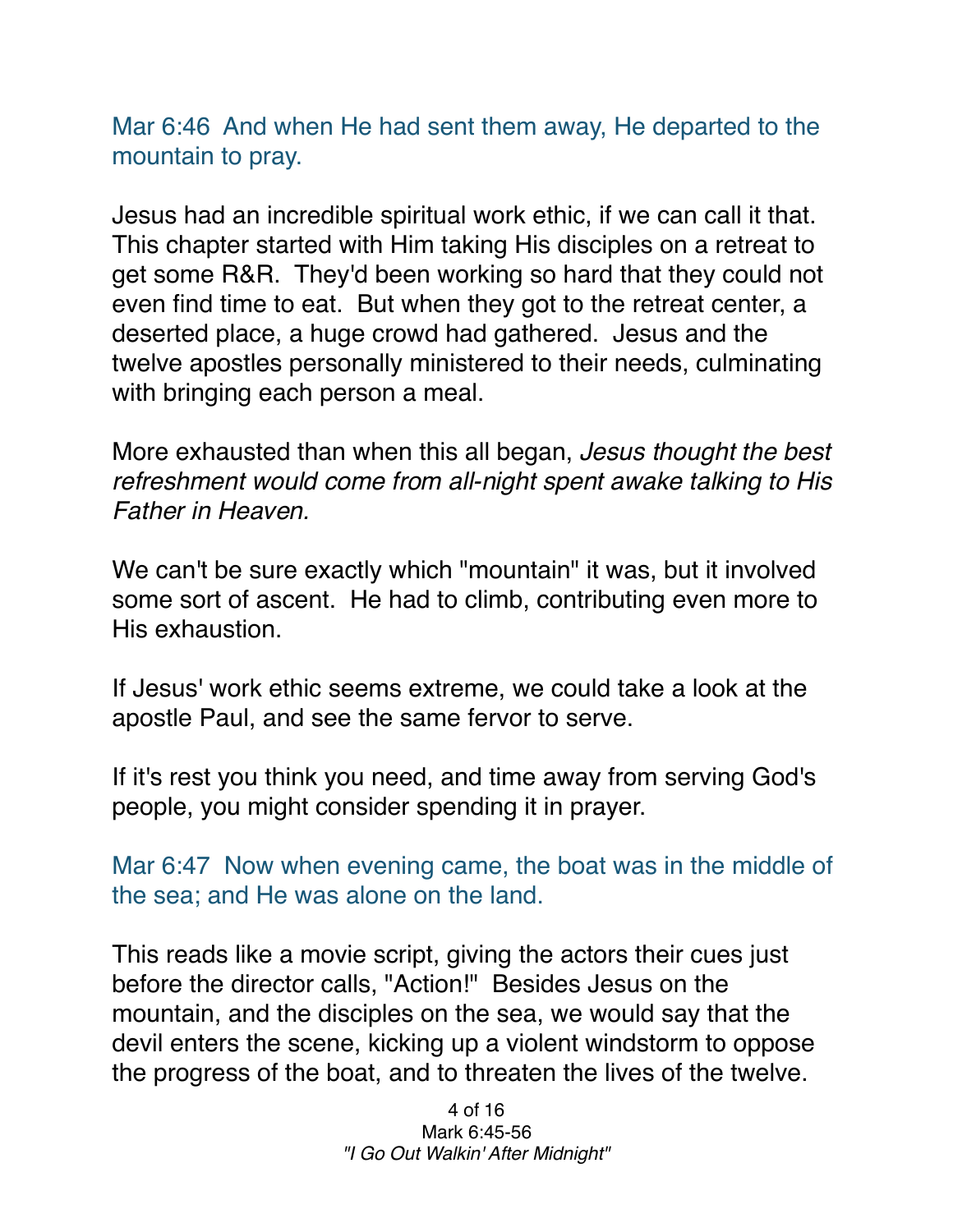Commentators are almost unanimous in seeing this as a picture of the age in which we live:

- Jesus has ascended, not to a mountain top to pray, but to Heaven, where He ever lives to intercede in prayer for us.
- We are not in a ship, but we are in the church, sent out to minister to spiritually needy people everywhere.
- The world is in turmoil, partly on account of the devil, who is called the God of this world.

Mar 6:48 Then He saw them straining at rowing, for the wind was against them. Now about the fourth watch of the night He came to them, walking on the sea, and would have passed them by.

I cannot emphasize enough how tired these guys must have been. They started out exhausted, then put in a full day, with overtime. Now we see that, at about 3am, they were rowing with all their might to try to get to the other side.

Ever feel like you're just spinning your oars? Worse than getting nowhere, you're actually in danger, too?

You can be there, and be right where God wants you. That is why it is so important to listen for, then follow, God's leading.

Whatever else they might have wondered, the disciples on that boat, in that storm, could be certain they were *exactly* where the Lord had sent them.

Mark says, "He saw them." It would seem that Jesus watched them for some time, struggling against the wind and waves. Moved as He always was with compassion, I'm sure Jesus wanted to give them immediate aid.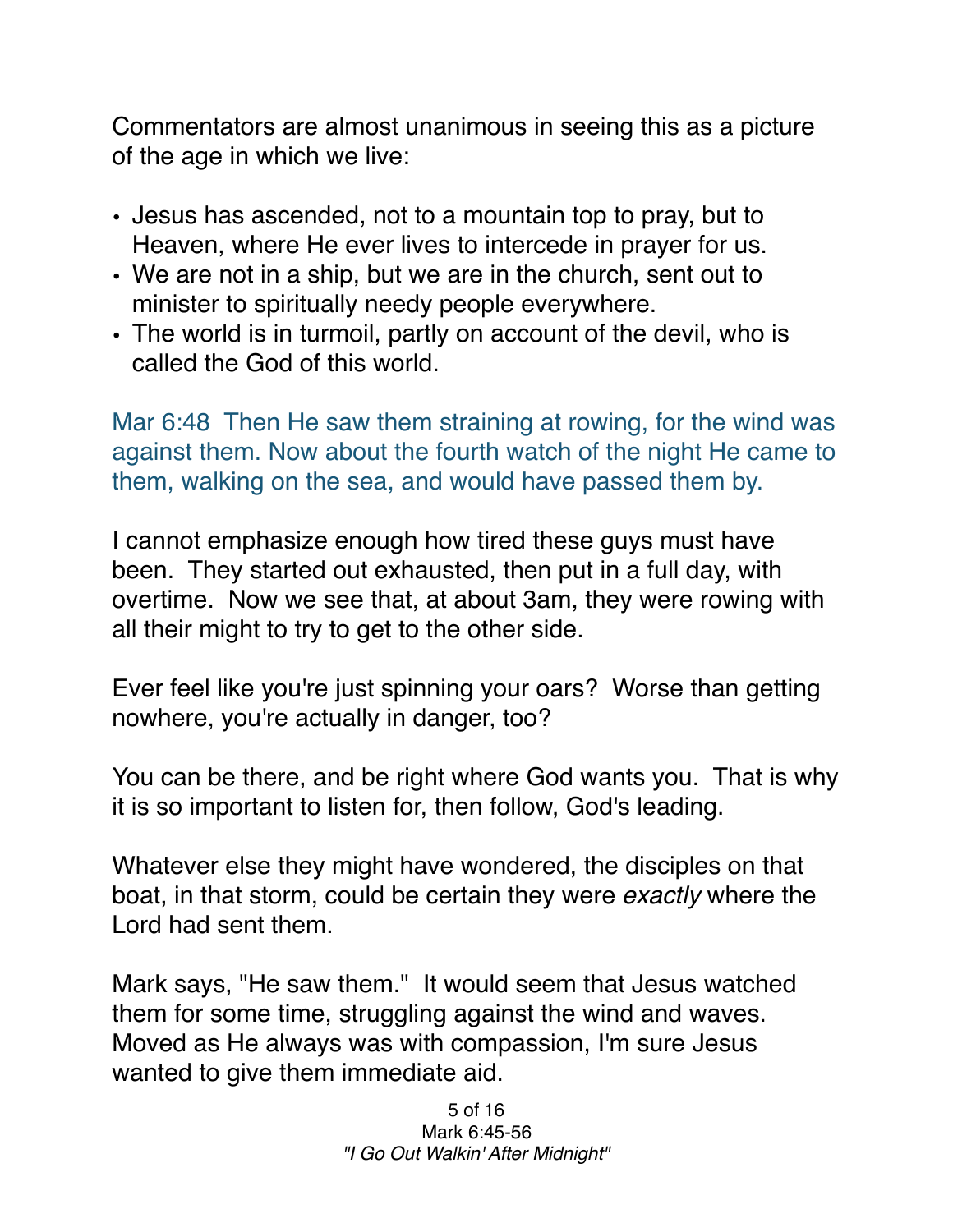Don't you think He prayed for them? Don't you think He asked His Father to calm the storm? Of course He did; but still the Father waited.

Finally, "about the fourth watch," 3am, the Father sent Jesus to them. That is something in itself. Jesus, you'll remember, was also exhausted from the previous day's activities. He'd climbed a mountain. He'd been up all night.

Now, instead of His Father letting Him calm the storm from a distance, or miraculously rapturing Him over to the boat, *He sends Him on foot.*

Down the mountain, to the shore, to the water... Then walking **on** the water, against the wind, up one wave and down the next, in the light of the Passover moon.

O, how He loved them. O, how He loves you and me, that He would walk, not just on water, but into and upon the storm.

The words "would have passed them by" are a poor translation and need explaining. D. Edmond Hiebert writes,

*Would* is more literally "wished" or "desired," while *have passed by* is "to come alongside of." As Jesus approached the boat, He deliberately changed His course so that He would come alongside the boat, following a parallel course with it. Obviously, His intention was that the disciples should recognize Him and ask Him to come into the boat with them.

Mar 6:49 And when they saw Him walking on the sea, they supposed it was a ghost, and cried out;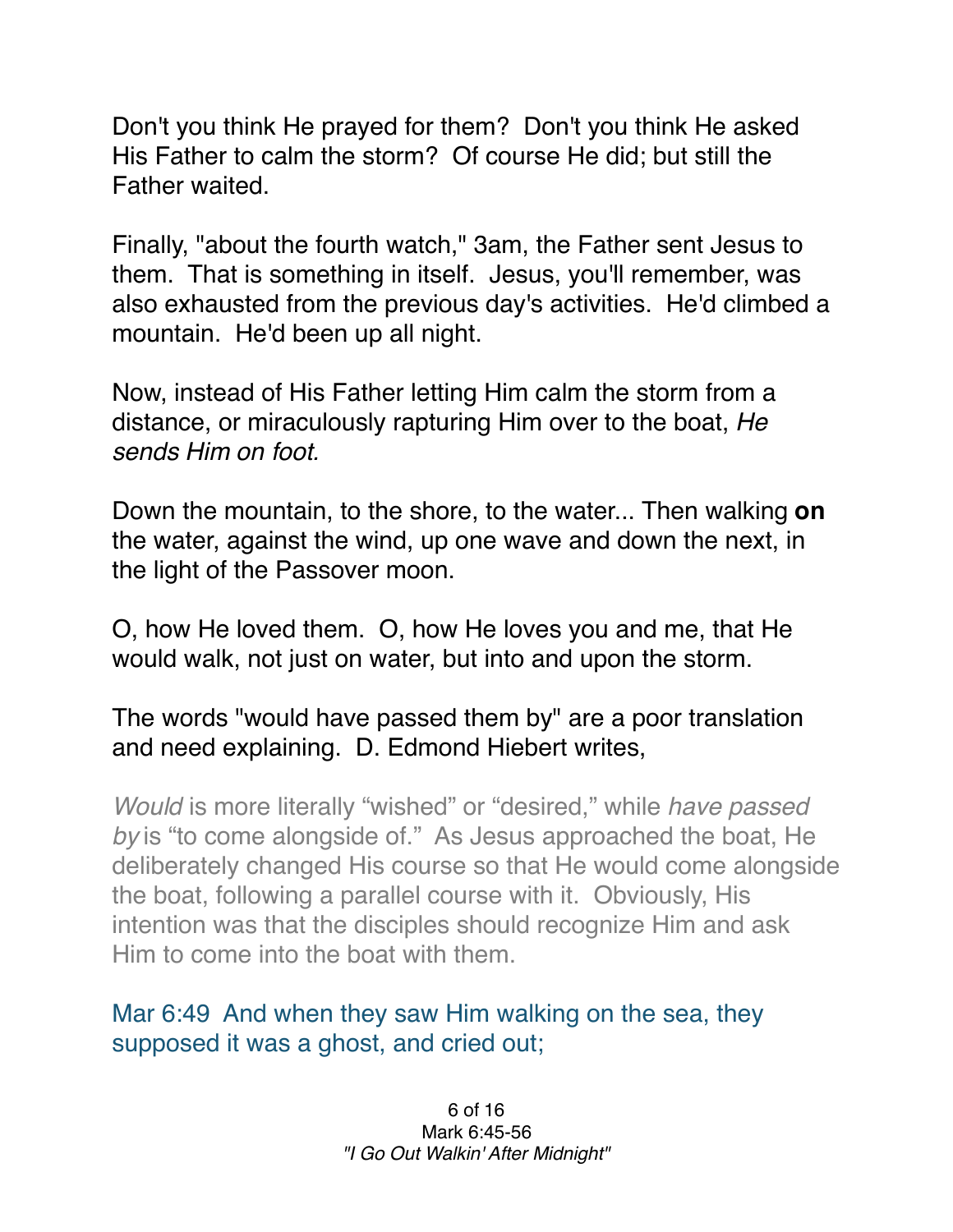Jesus did not look at all like a ghost. Yet when they saw Him, their first thought was that it couldn't be Him; in fact, they reasoned it could not have been any living person. It must therefore be a ghost - a phantom of some kind.

It was too much for them to think that Jesus could walk on water.

Mar 6:50 for they all saw Him and were troubled. But immediately He talked with them and said to them, "Be of good cheer! It is I; do not be afraid."

Not one among them held a contrary opinion. They all believed it was a ghost and "were troubled."

Jesus spoke to them - words of comfort, to alleviate their terror.

Mar 6:51 Then He went up into the boat to them, and the wind ceased. And they were greatly amazed in themselves beyond measure, and marveled.

The indication is that, at once, the wind stopped, and the sea was like glass. Another Gospel reports that they immediately found themselves on the shore, at their landing site.

Something to note is that Mark omits the part where Peter asks to go out and join Jesus on the water, only to sink after a few steps. It's interesting because Peter is the person who gave Mark the material for this Gospel.

There's no use speculating as to why the story was omitted. We can note that the Holy Spirit is a good editor. He knows what He wants said, and what He does not want said.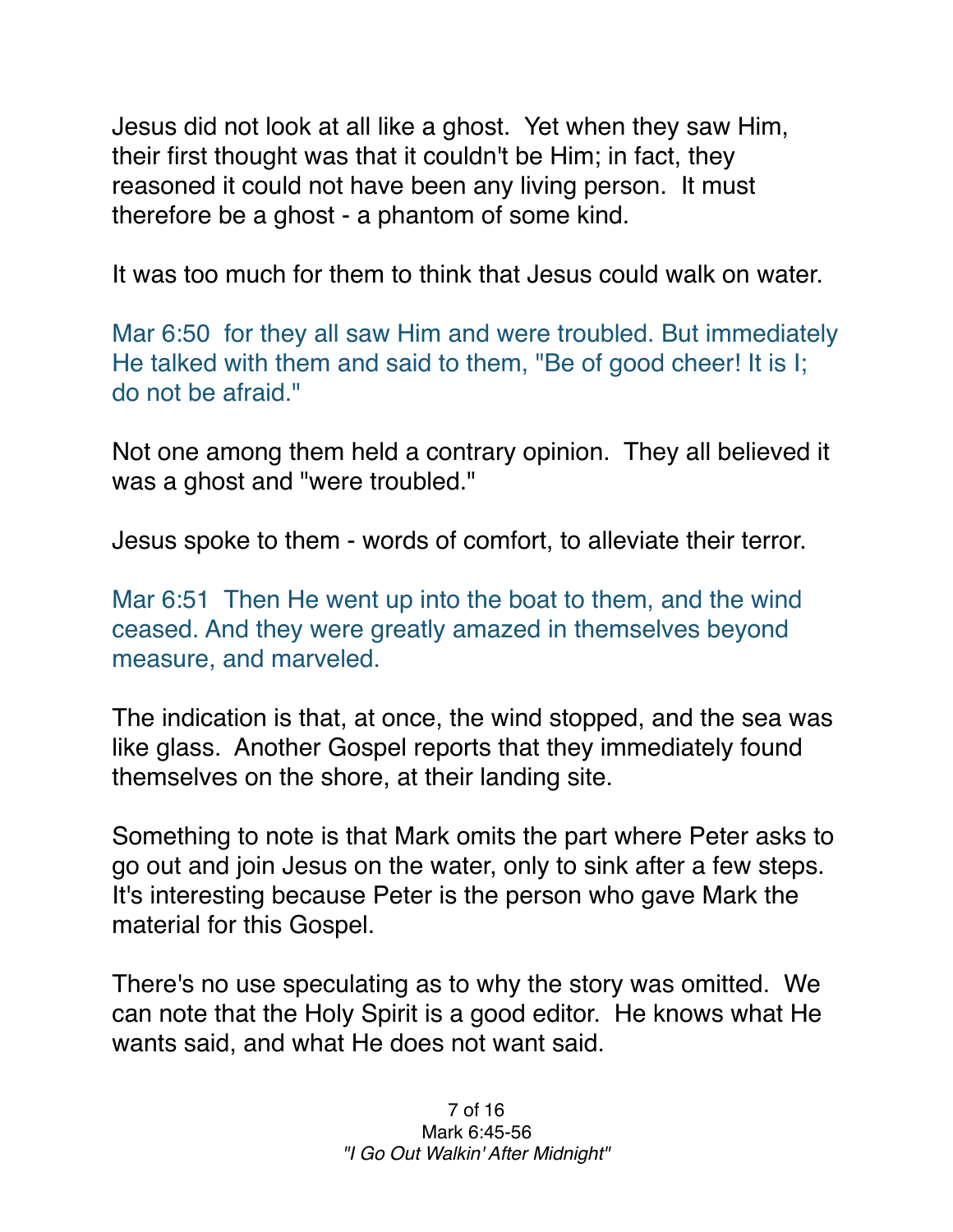It's an encouragement for us to trust Him to edit our telling or teaching of the Gospel, keeping to the facts most essential, getting to the point.

As I said earlier, the words "amazed," "beyond measure," and "marveled," add up to they were freaked-out. The next verse is a commentary on why they were so freaked-out.

Mar 6:52 For they had not understood about the loaves, because their heart was hardened.

I got a kick out of the commentators I read this week discussing this verse. They all were quick to criticize the disciples for their lack of understanding about the loaves. *But the commentators go on to say that they don't know exactly what Mark meant, either.*

The place to start would be with "because their heart was hardened." Whatever that means, it is the reason why they misunderstood about the loaves.

I think we can dismiss the usual culprits for hardening their hearts, which are sin and stubborn disobedience. The disciples weren't in sin; and they were not disobeying the Lord.

No, they were obeying His every command. It's what got them out at sea, in the storm.

Another way of describing something as being hard is to say it is difficult to penetrate. I think that is the idea here. Spiritual things were not penetrating the disciples hearts.

Why not? One commentator described it as "a neglect to ponder and meditate on Jesus' glorious works."

> 8 of 16 Mark 6:45-56 *"I Go Out Walkin' After Midnight"*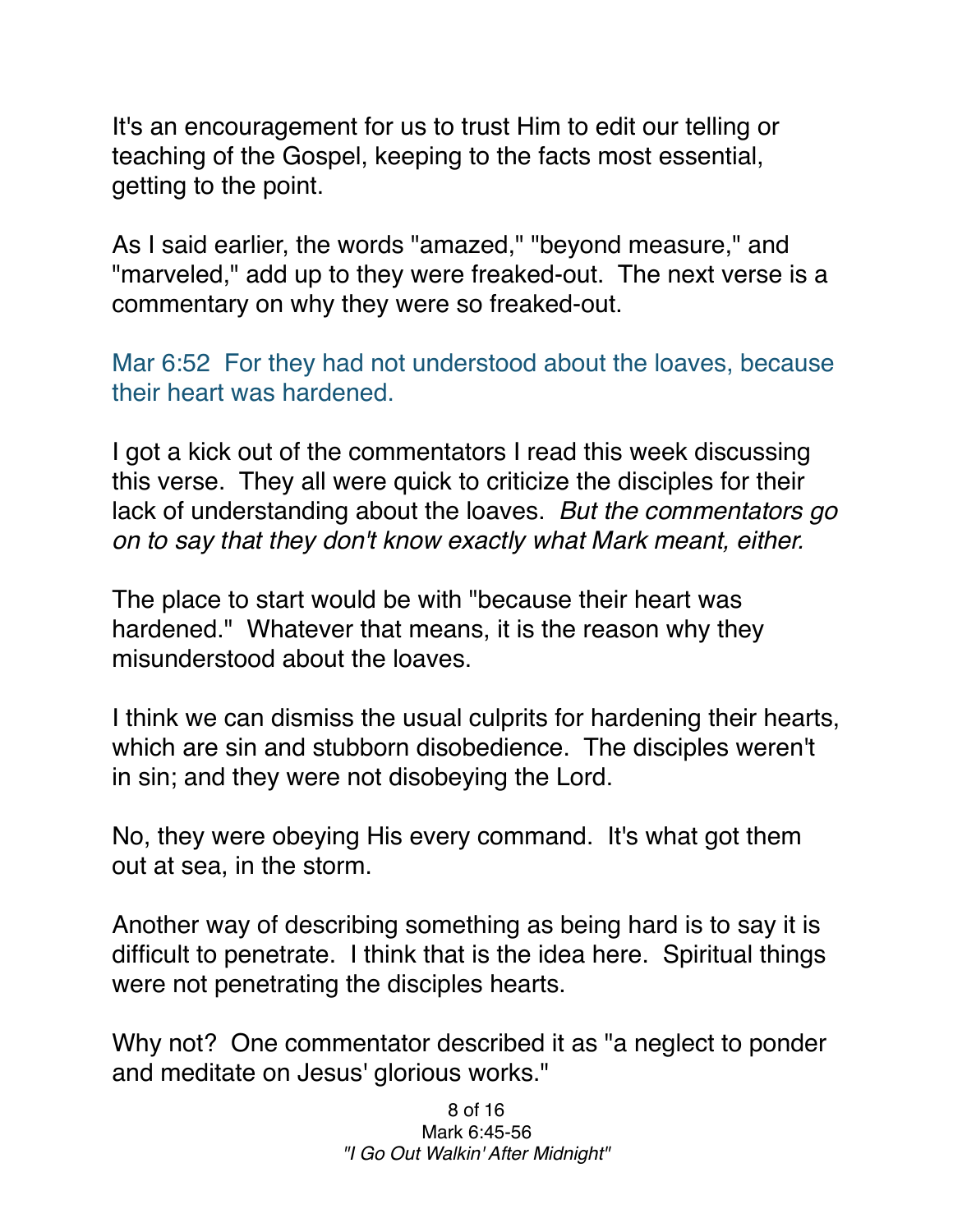Simply put, the disciples were not meditating upon, they were not pondering, what Jesus' works meant beyond their immediate effect.

I don't care for the word "mediate." It's a perfectly good word, but it has taken on occult connotations.

Ponder is OK, but it doesn't seem serious enough. Reflecting might be a better word. It indicates a thoughtful remembrance of things you've heard or experienced. It is a purposeful pause to put what you've learned or experienced into perspective.

Had they reflected, they might have been brought to a spiritual understanding that, if Jesus could do such a miracle as multiplying the loaves, it would be nothing for Him to get them through the storm. They may not have expected Him to come to them walking on water, but it would not have thrown them into terror.

Out in the middle of the sea, as the wind blew contrary and got ever stronger, and as the waves threatened to overwhelm them, it would not be too much to think that they could have remained calm, knowing that Jesus would do something to get them to their destination.

Let me give you an example of how reflecting upon the loaves might have penetrated their hearts. Before Jesus fed the multitude, Mark mentioned that He looked upon them as "sheep not having a shepherd" (v34). Clearly Mark intended for us to see Jesus as their shepherd.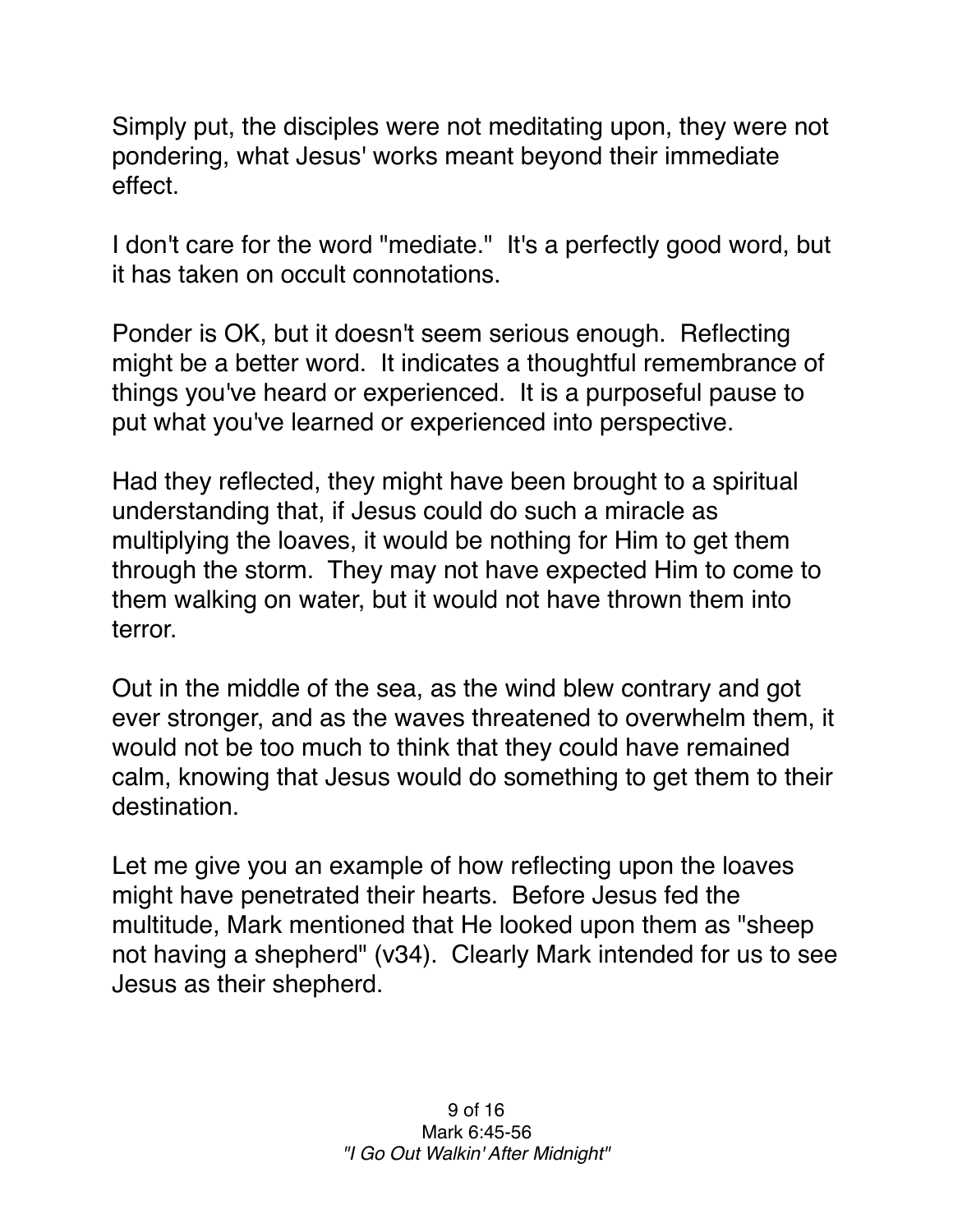BTW: Peter would later, in his letter, call Jesus the "Shepherd... of your souls" (First Peter 2:25). Apparently he had reflected upon experiences like the feeding of the five thousand and had seen their spiritual significance. When relating the story to Mark, he had him add this key insight.

Then Mark told us that Jesus had the people sit down "on the green grass" (v39). Mark is the only Gospel writer who supplies this fact.

It means that it was near Passover on the Jewish calendar. But, upon further reflection, something else emerges. If you put the people being told to sit down on green grass together with the idea of a shepherd and his sheep, what might that remind you of?

It reminds me of the twenty-third psalm, where it says of the shepherd,

## Psa 23:1 The LORD is my **shepherd**; I shall not want. Psa 23:2 He makes me to lie down **in green pastures...**

I'm not saying that this is the only thing the disciples could have understood, by reflecting. It's one example of how spiritual truth, upon reflection, could have penetrated their hearts.

To finish out this line of thought, that amazing, popular psalm which all these Jewish boys would know by heart - goes on to say,

Psa 23:4 Yea, though I walk through the **valley** of the shadow of death, I will fear no evil; For You are with me...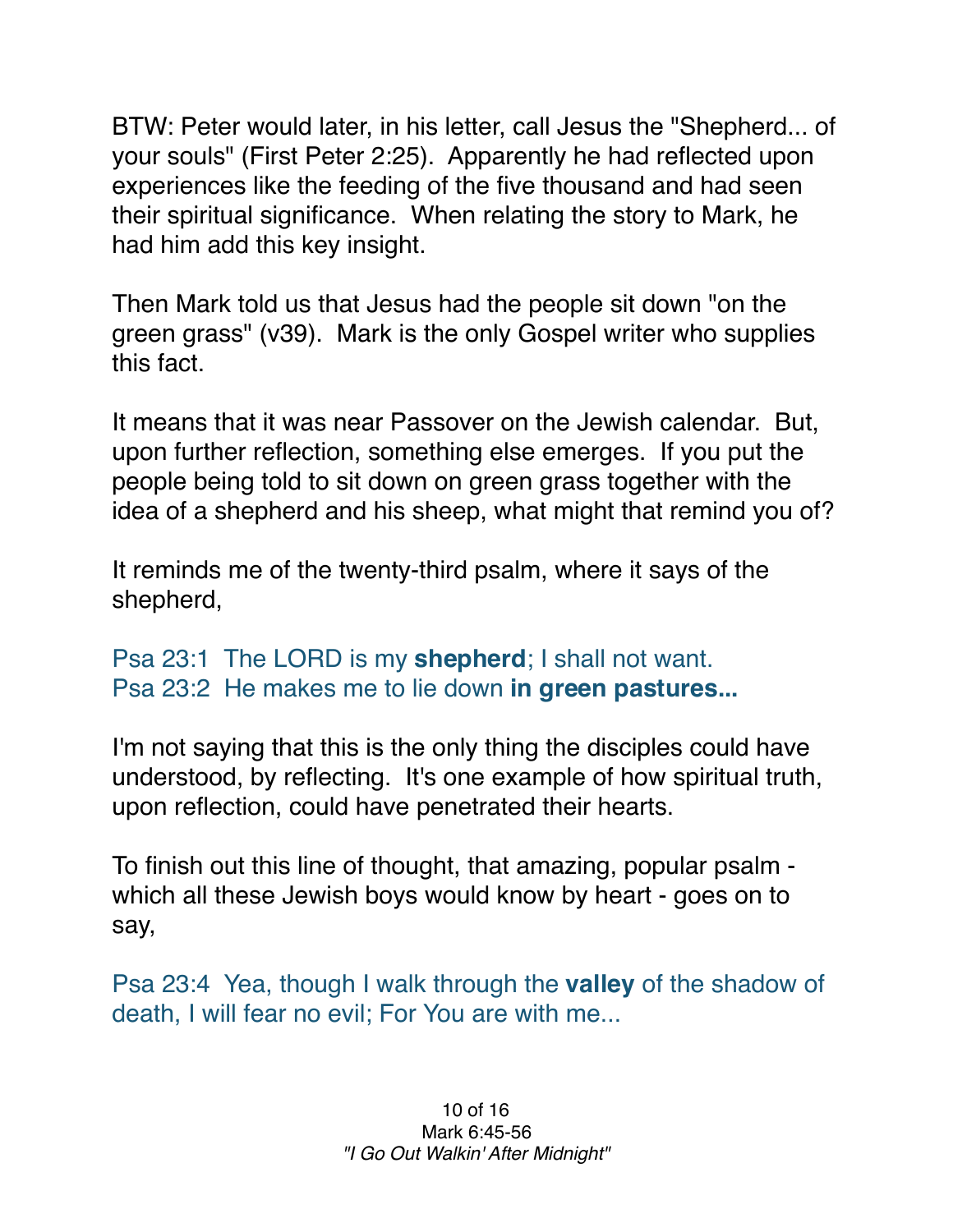I'm not a surfer or a sailor, so I had to look this up on an oceanography site. When describing waves, the wave crest is the highest part of the wave, and the wave trough is "the **valley** between wave crests."

A little reflection and at least one of the guys on that boat might have made the application that Jesus - their Shepherd - would be with them, some way, somehow, in those "valleys of the shadow of death" at sea.

Hence the question for us, Has what **you've** learned about Jesus penetrated **your** heart?

Your heart, and my heart, can remain hardened, to a certain extent. Not necessarily by sin, or by stubborn disobedience, but by a lack of reflecting - a lack of interacting with the Word of God in such a way that I ask what it means to me.

Geno made an insightful comment at our Men's Fellowship this week. We're in the Book of Acts, in the chapter where the apostle Paul makes a Nazarite vow. Commentators have a field day with it, mostly criticizing the great apostle for somehow compromising.

Here is the comment: "Rather than ask, *Should Paul?,* we should ask, *Would I?"*

The Book of Acts wasn't written so we could criticize Paul, but so we could grow in the Lord, and we do that, at least in part, by reflecting.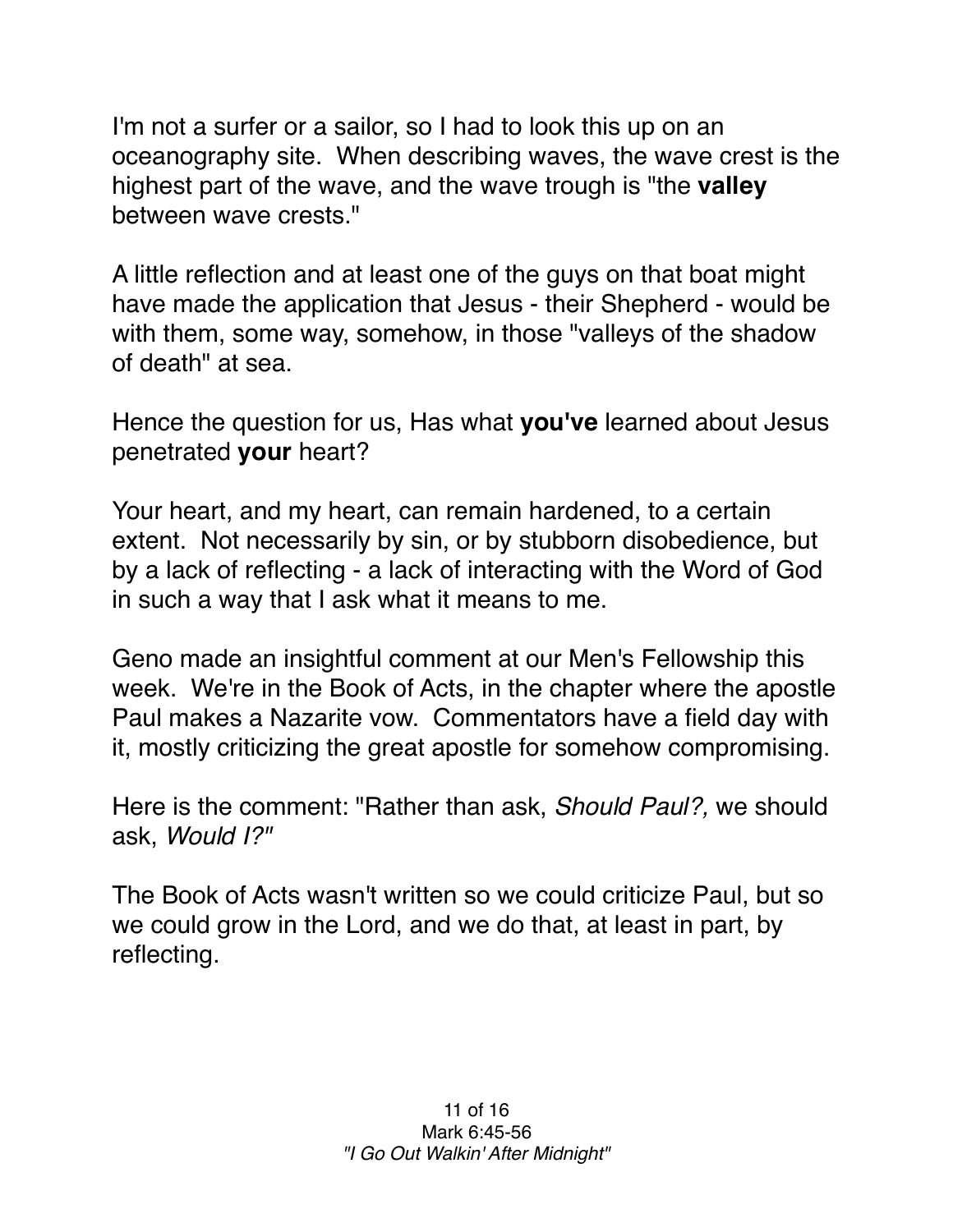#2 Does What You've Learned About Jesus Preside Over Your Heart? (v53-56)

These verses may seem an afterthought, but they wouldn't if you were one of the people who were healed or delivered.

Mar 6:53 When they had crossed over, they came to the land of Gennesaret and anchored there.

I have to say it. It's something every Bible teacher is almost obligated to point out. They "crossed *over*," they didn't cross *under*. No matter how contrary the winds, or how violent the waves, there was no way they were going to go under.

I also feel an obligation to point out that you can't always claim that promise. Some ships sink.

The apostle Paul was in a violent storm at sea. The Lord told him what was going to happen, and Paul related it to the crew and passengers. He said, "we must run aground on a certain island" (Acts 27:26).

That shipped was broken-up by the wind and waves, and the people on board floated on wreckage to Malta.

You might find yourself in a storm God will stop, or you might find yourself in one that destroys your ship. The Lord remains your Shepherd, and you need fear no evil.

Mar 6:54 And when they came out of the boat, immediately the people recognized Him,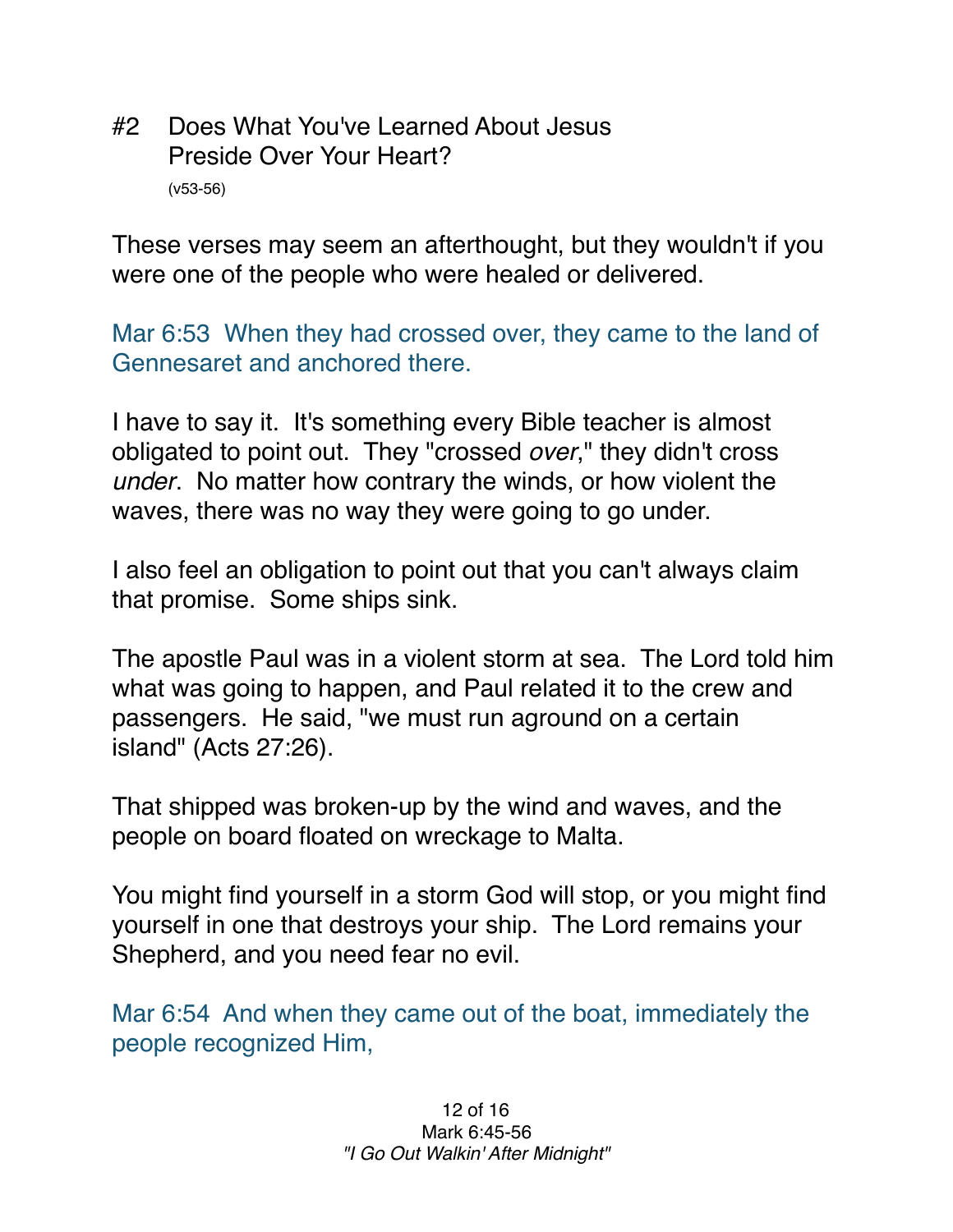The prophet Isaiah says that the Messiah would be an ordinary looking Jew. There was nothing spectacular about Jesus. The people "recognized Him" because He had been there before, working among them.

Go about the work of serving others, in obscurity, and they will come to recognize Jesus in you. In their time of need, they will seek you out.

Mar 6:55 [the people] ran through that whole surrounding region, and began to carry about on beds those who were sick to wherever they heard He was.

Jesus was moving from place-to-place in the region. "Which way did He go?" must have been repeated many times that day, as folks tried to ascertain His location and destination.

Those too ill or infirm to get to Jesus on their own were graciously carried to Him, at great discomfort for the care-givers.

Mar 6:56 Wherever He entered, into villages, cities, or the country, they laid the sick in the marketplaces, and begged Him that they might just touch the hem of His garment. And as many as touched Him were made well.

Once before, a woman with a twelve-year bleeding problem had tried to sneak-up on Jesus, to touch the hem of His garment. When she did, she was completely healed, but the Lord knew what she had done.

In this visit to Gennesarat, this method of healing was used.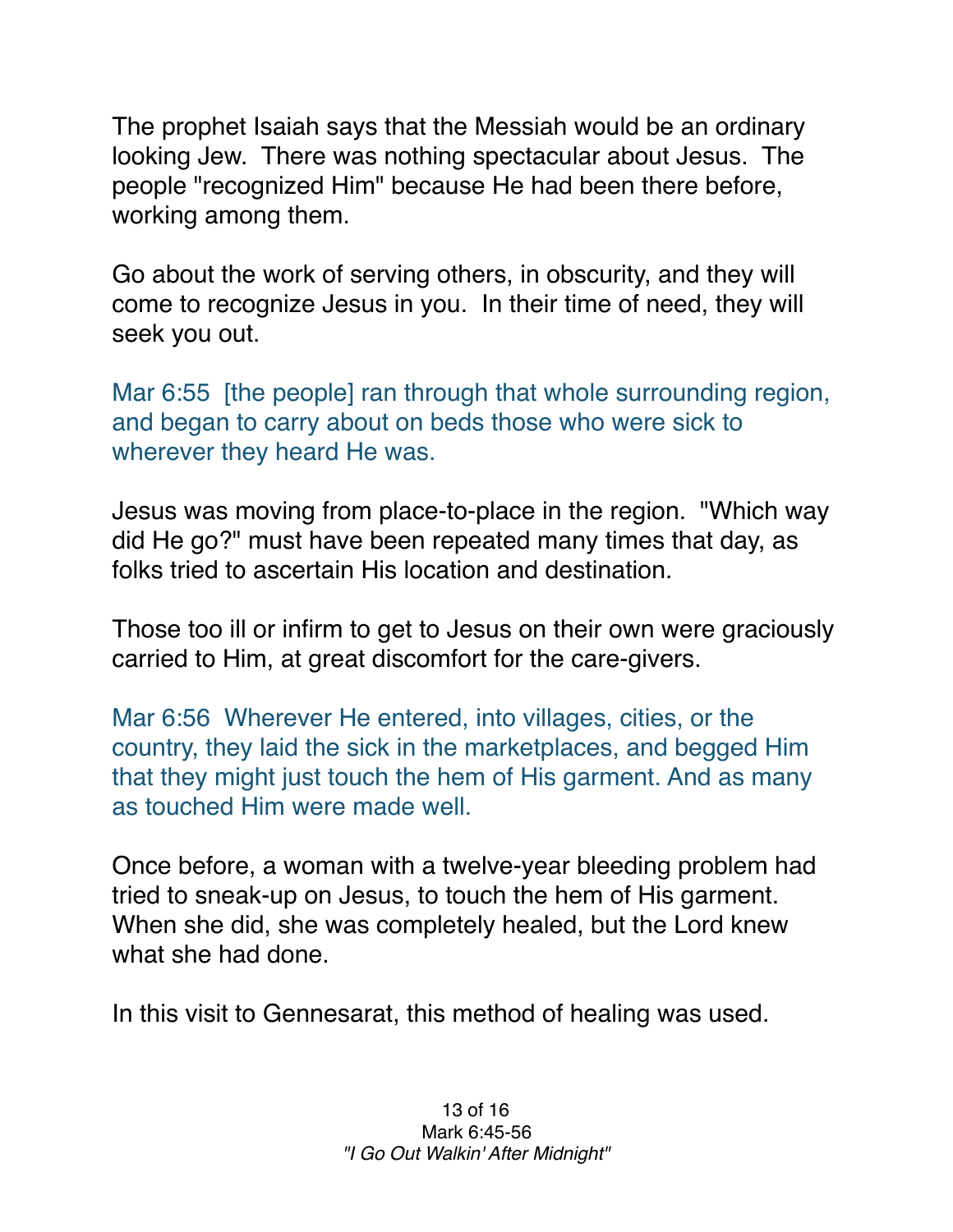The Gospels record something like thirty-to-forty individual healings Jesus performed. He also did mass healings, like the ones recorded here.

There is no one method, or mechanism, for His healings. There's no divine formula. Jesus healed in a variety of ways, by touch and from a distance, precisely so we wouldn't be able to identify a pattern and think we could do the same.

Does God heal today? Absolutely. Does He always heal? No.

When Jesus was on the earth, it was a unique time. One of the evidences that He was the promised Messiah and Savior of the world was His ability to perform miracles of healing. When John the Baptist sent his disciples to ask Jesus if He was the Messiah, Jesus said, "Go and tell John the things you have seen and heard: that the blind see, the lame walk, the lepers are cleansed, the deaf hear, the dead are raised, the poor have the gospel preached to them" (Luke 7:22).

A funny thing happened on the way to establishing the Kingdom of Heaven on earth. Jesus was rejected by the leadership of Israel. The kingdom was postponed, and it awaits Jesus' Second Coming to the earth to establish it.

Mean time, in the church age, although the Lord *can* and *does* heal, He is glorified most often as people see His strength in our weakness.

His answer to our prayers for healing, for ourselves and others, is most often the answer He gave the apostle Paul, "My grace is sufficient for you, for My strength is made perfect in weakness" (Second Corinthians 12:9).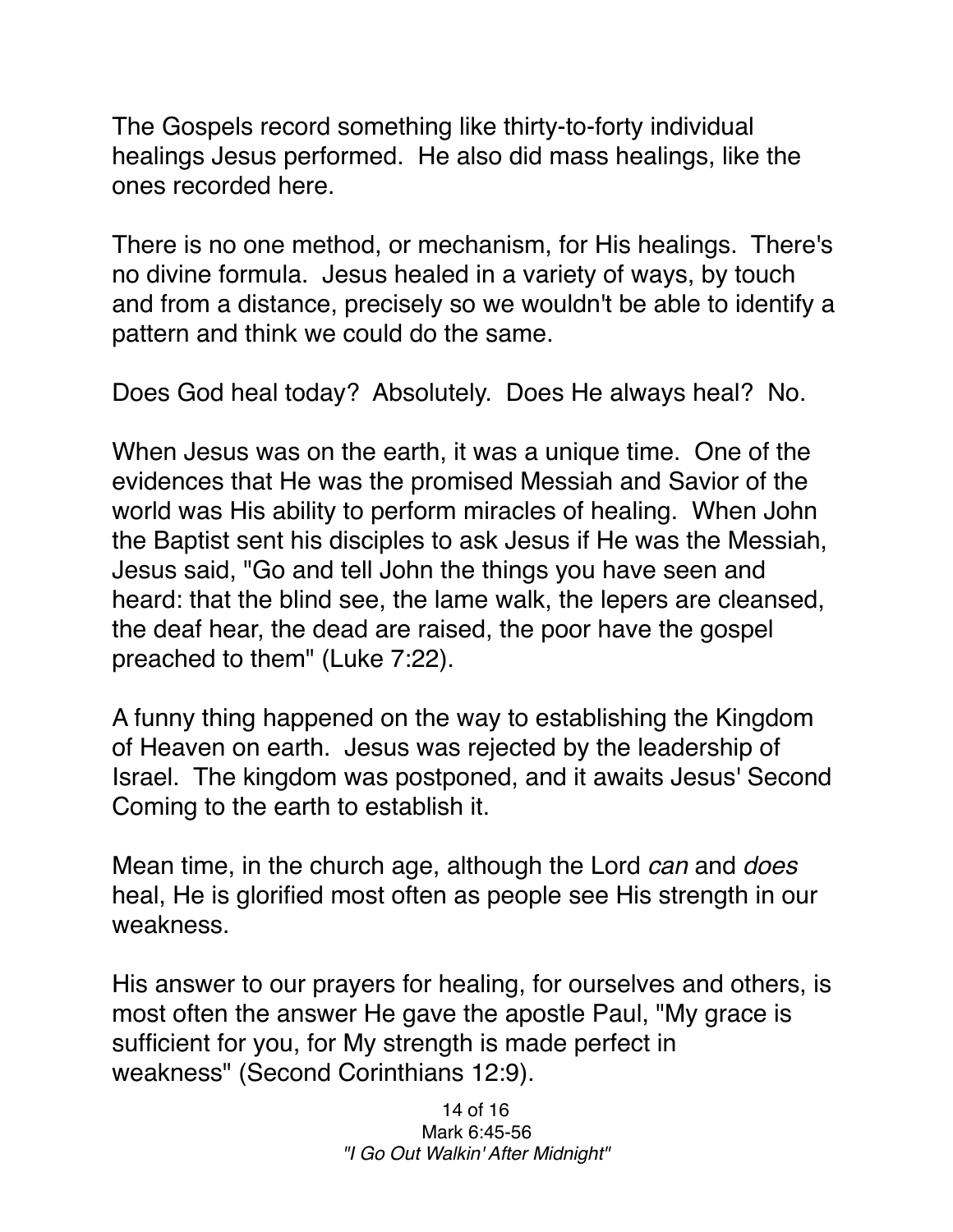The gifts of God have not ceased. All of them - including healings - are for today. But it should be clear we are living in a very different dispensation than when Jesus was physically present on the earth.

I've recently been using the example of demonic possession to make the point that there are different dispensations. Indulge me if you've already heard this. People wonder why, today, we see so few cases of demonic possession. *As if that's a bad thing!*  They conclude that we're not looking with the eyes of faith - that there **are** demons all around us, just waiting to be exorcized some even (they argue) from believers.

Are we really that spiritually dull that we cannot see demonic activity? I don't think so.

There doesn't seem to be a single case of demonic possession in the entire Old Testament. Then, Jesus comes, and it seems there was a veritable invasion of demons - legions of them oppressing and possessing folks.

Could it be that was the devil's strategy to oppose the incarnation?

Today we see very little possession, and I say it's because the devil has adopted new, better, more effective strategies.

It is not a denial of spiritual gifts to recognize the nature and character of the times in which we live.

Mark showed us Jesus, moved with compassion, feed a multitude. He shows us Jesus, still moved with compassion, move among a multitude, healing them.

> 15 of 16 Mark 6:45-56 *"I Go Out Walkin' After Midnight"*